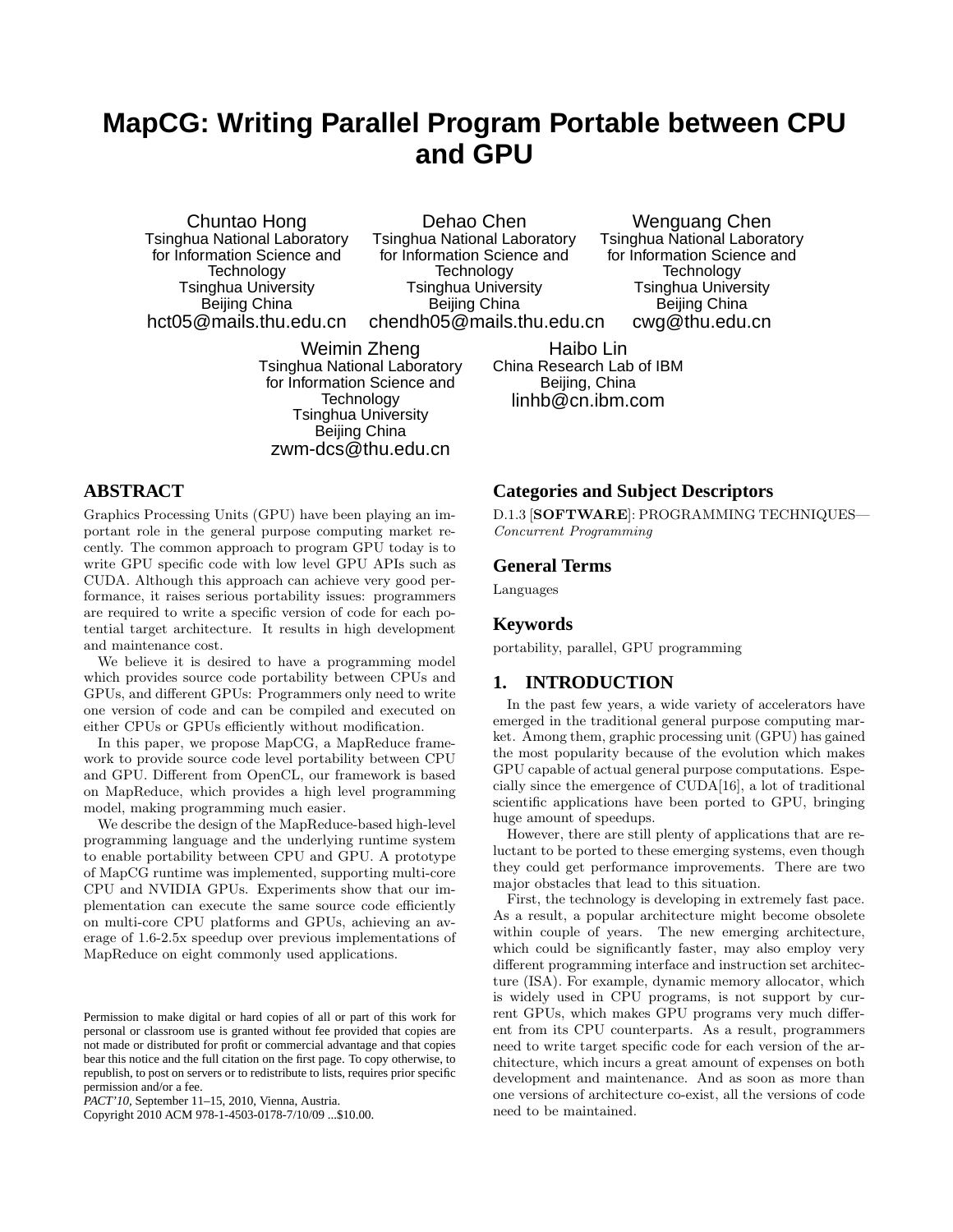Second, dealing with communication and load balance in traditional parallel computing has been difficult. The complex memory hierarchy of the accelerator based computing systems makes it even more difficult to tune the performance of applications. Besides, programmers usually need to manage another level of communication between CPU and GPU, adding more burdens to the already complex process.

Let's take GPU as an example to show why the porting could be difficult. The current mainstream approach to make use of GPU in a commodity environment is to write programs in GPU languages, such as CUDA[16] and Brooks[4]. During the run time, CPU starts a thread to port certain amount of workload to GPU and wait until it finish. During GPU execution, CPU is idle. However, to utilize the CPU computation power, programmers still need to write the CPU version of code. Once the code is updated, both versions need to be adjusted, incurring 2X of effort than normal CPU-only environment. Even worse, because GPU and CPU share the different memory address space, programmers need to maintain two copies of variables and arrays on both sides with extreme caution because this is the place where bugs are commonly discovered.

A commonly adopted solution for better programming such emerging parallel systems, as adopted by EXOCHI[22] and Merge[14], is to write architecture-specific code for each architecture, and integrate them in a unified runtime framework. This approach is applicable because the runtime framework will take care of the communication, which releases some pain from programmers. Additionally, it enables architectural specific features on each architecture which can be employed to optimize performance. However, in this approach, writing multiple versions of code for each architecture introduces much more complexity, thus this approach is still time-consuming, expensive and error-prone.

To cure the pain of developing and maintaining multiple copies of code, OpenCL[11] is proposed to ensure source level portability among different architectures. It offers a low level abstraction of several different architectures such as CPU, CELL and GPU. In OpenCL, programmers follow the low level abstraction to express the program semantic as well as locality. Using OpenCL to write portable code is, however, not a panacea. First, the level of abstraction provided by OpenCL is very low, making it difficult to program and port applications to OpenCL. Second, although programmers only need to write one copy of code, it's still mandatory to manage the communications among different memory hierarchies, and between CPU and accelerators, such as thread scheduling and synchronization between CPU and accelerators, which is usually error-prone.

In this paper, we propose MapCG, a framework which offers source code level portability between CPU and accelerators, and a runtime system that allows programmers to focus on the implementation of parallel algorithms instead of side-burdens (communication, load balance, etc.) incurred by accelerator based environment. Without losing generality, we choose nVidia GPU as the accelerator. But the methodology described in this paper can also be applied to systems consisting of other accelerators. In MapCG, programmers only need to write a program once, and it will run on both CPU and GPU cores efficiently. The key challenges we address in MapCG include:

1. Parallel programming framework: We need to express parallelism and synchronization for both CPU and GPU cores uniformly. We believe a high level abstraction is essential for good portability and ease of use, which are our top two design goals of MapCG. Thus, we build our framework based on Map-Reduce, a popular domain specific parallel programming model motivated by functional languages.

2. Portability to GPU: Because current GPUs are lack of some key features, such as dynamic memory allocator, it cannot support dynamic data structures which are critical to the performance of MapCG framework. Mars, the state-of-the-art MapReduce framework for GPU, requires programmers to write separate phases to count memory usage in the map phase and use sorting to group intermediate results of the map phase, which harms both development and execution efficiency. In MapCG, we show that we can use atomic instructions in GPU to implement a lightweight memory allocator which is specially optimized for MapReduce on GPU and works well for thousands of threads.

In this paper, we make the following contributions:

- 1. Design and implementation of the MapCG framework. Programmers express parallelism of the workload with the MapReduce model. MapCG framework automates the scheduling of MapReduce tasks on both CPUs and GPUs, and generates highly efficient code which out-performs other state-of-the-art MapReduce frameworks on either platforms.
- 2. A lightweight memory allocator for MapReduce. We reveal that the MapReduce framework does not require a full featured memory allocator. A light weight memory allocator is sufficient and efficient for MapReduce framework, especially when it is accessed by massive threads. We implement the lightweight memory allocator on both CPUs and GPUs. In addition, the memory allocator on GPUs also helps eliminate additional counting phases used in previous GPU MapReduce framework.
- 3. Design and implement a Hash Table on GPUs. The hash table is used to implement a hash based grouping mechanism to replace the original sorting based counterpart to group the intermediate data on GPUs.

Experiments are conducted on a 24-core AMD machine and a GTX280 GPU connected to a quad-core Intel CPU. Results show that our implementation can execute the same source code efficiently on multi-core CPU platforms and GPUs, achieving an average of 1.6-2.5x speedup over previous implementations of MapReduce on eight commonly used applications.

# **2. RELATED WORK**

#### **2.1 MapReduce Model and Implementations**

The MapReduce programming model originated from functional languages, and was proposed as a parallel programming model by Google<sup>[6]</sup>. In this model, programmers express the parallelism of the program by writing Map() and Reduce() function. The runtime environment schedules the tasks to parallel threads. Because of its simplicity, the MapReduce programming model has received great popularity since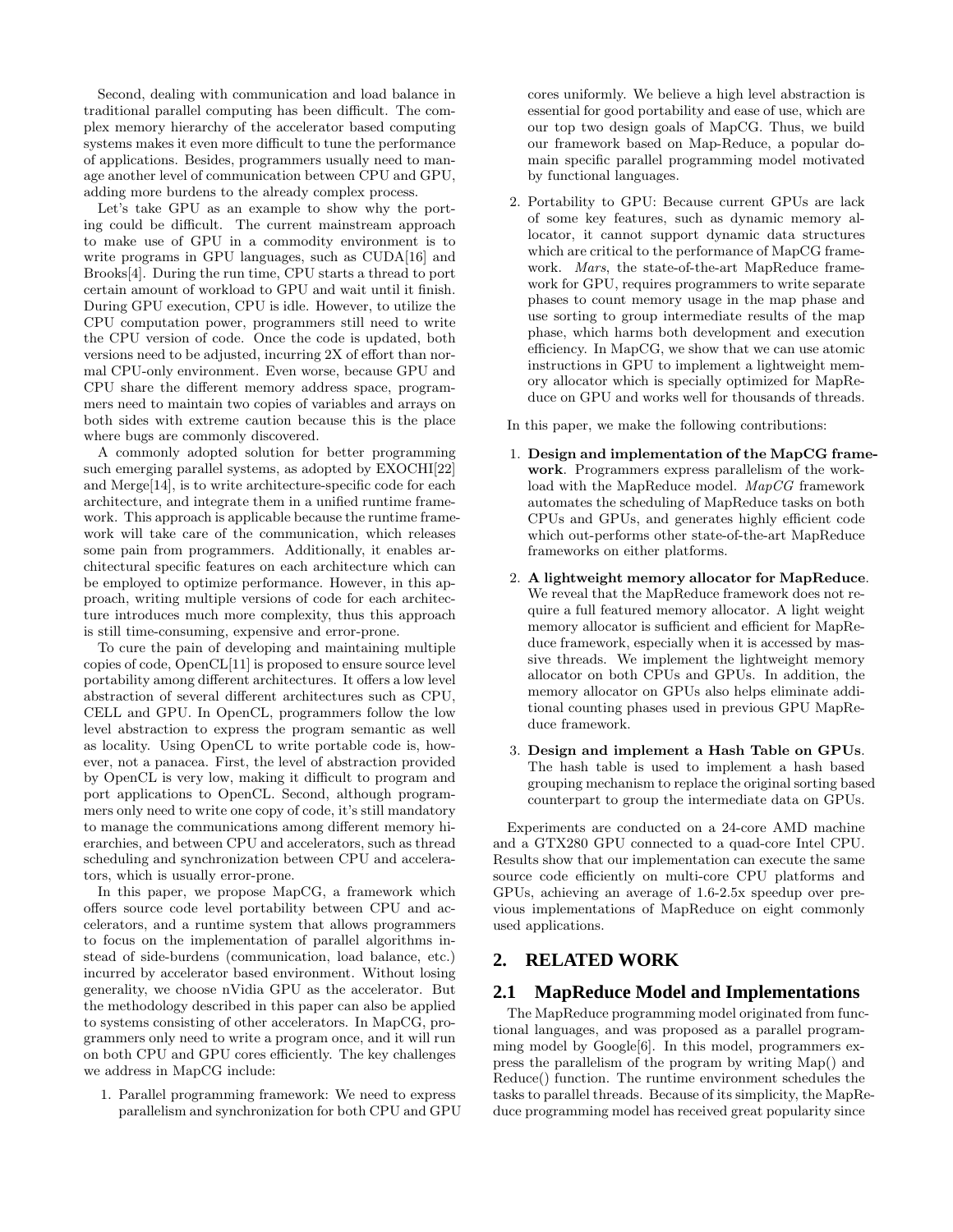its birth. It has been widely used in data mining[8], machine learning[5] and many other fields[15][17].

There are many different implementations of MapReduce on various platforms. It is implemented on clusters inside Google. There are also open-source implementations on clusters, such as Hadoop[1].

In the meanwhile, efforts are devoted to extending the original MapReduce model to achieve better performance. Ostrich[24] proposes Tiled MapReduce, an extension to Map-Reduce that applies tiling to MapReduce programs, in order to optimize the use of memory, cache and CPU resources.

As multi-core CPU has become mainstream, researcher also seek to use MapReduce as programming models on multi-core CPU platforms. Phoenix[19] is an implementation of the MapReduce framework for multi-core CPU platforms. Phoenix-2[23] is the latest version of Phoenix, which provides improved scalability over Phoenix. For simplicity, we use Phoenix in place of Phoenix-2 in later text.

Although Phoenix provides an efficient MapReduce implementation on multi-core CPUs, it has several drawbacks.

One major issue is that programmers are responsible for managing the memory in Phoenix. In Phoenix, the keys and values are passed by reference. Although this might improve the performance by eliminating unnecessary memory copies, it significantly harms the programmability because programmers need to manage the memory manually. Moreover, it's impossible to support platforms that have different address spaces, such as systems comprised of CPU and GPU.

There are also attempts to implement MapReduce on accelerators, such as GPU[12], FPGA[20] and CELL[18]. Mars[12] is an efficient MapReduce framework based on NVIDIA CUDA[16].

Mars has several differences from the original MapReduce model, due to the limitations of GPU.

First, Mars has two counting phases, namely MapCount and ReduceCount. During the Map and Reduce phases, the emitted data must be stored in GPU memory. However, GPU code is currently unable to allocate memory dynamically. The video memory space is allocatable only from CPU. The MapCount and ReduceCount phases are designed to work around this problem. MapCount is a stage performed before the Map phase. It counts the size of intermediate data each thread will generate, so that after the Map-Count stage, GPU memory can be allocated for each thread. The MapCount phase basically executes the same code as the Map phase. But when the intermediate data is emitted, the framework keeps only the size of the intermediate data. The actual data is dropped. In this way, the amount of intermediate data each thread will generate in the Map phase can be known. After the MapCount phase, the framework allocates video memory for each GPU thread, where the emitted data is stored in the Map phase. The same process applies to the ReduceCount phase. This design is tricky, but inefficient. Mars proposes using different code in the MapCount and ReduceCount phases, so as to reduce the overhead caused by MapCount and ReduceCount functions. Thus it is necessary to write two additional functions, which is error-prone.

Another problem with Mars is that, instead of hashing, it uses sorting to group the intermediate pairs. This is generally because it is hard to implement hash table on GPU. In the hash table, intermediate pairs that are hashed to the same bucket should be organized using data structures such as a list. But since memory allocation is not available in GPU, it is impossible to allocate the list nodes dynamically. Moreover, even if the list nodes can be dynamically allocated, ensuring the correctness of concurrent insertion is not straightforward. As a result, Mars uses bitonic sort[10] to sort the intermediate pairs after the Map phase, which is less efficient than hashing.

#### **2.2 Programming Models for GPU and Other Accelerators**

Graphics Processing Unit (GPU) is playing more and more important role in computing. They have received such popularity mainly because they have much higher peak performance than CPU, usually by an order of magnitude. However, the differences in threading model and instruction set architecture (ISA) between CPU and GPU make it hard to execute current multi-thread CPU code directly on GPU.

As a result, new programming models have been proposed to program GPU, such as CUDA[16], CTM[2] and Brook[4]. These models are GPU-specific. Applications written in these models cannot be executed on CPU or other platforms except GPU.

To minimize the programming effort, other programming models are proposed to bridge the gap between CPU and GPU.

OpenCL[11] tries to provide unified view of ISA between CPU, GPU and other accelerators. It enables the programmer to write the same kernel code to execute on different processors including CPU and GPU. However, programmers are still responsible for handling the communication between the processors.

EXOCHI[22] and Merge[14], on the other hand, try to provide a uniform framework to take advantage of different types of processors by hiding the communication. They require the programmer to write different versions of the same function for different architectures.

There are also other efforts that enable the automatic translation between multi-threaded CPU code and CUDA code. MCUDA[21] translates CUDA code into multi-thread CPU code automatically, and [13] proposes a framework to translate OpenMP code into CUDA code. These two works saves the porting effort between CPU and GPU. But multithread programs are still needed to take advantage of these frameworks.

## **3. DESIGN AND IMPLEMENTATION**

In this section, we present the design and implementation of the MapCG framework. We first describe the overall design of the framework, specification of the high-level programming language, and then present the implementation of MapCG runtime on both CPU and GPU.

#### **3.1 Overall Design**

Figure 1 shows an overview of the MapCG framework. The MapReduce framework is composed of two major parts: the MapReduce-based high-level programming language, and the MapCG runtime for specific architectures. The highlevel programming language provides the programmers with a unified, high-level parallel programming environment. The MapCG runtime bridges the gaps of different hardware, and executes MapReduce programs efficiently on different platforms.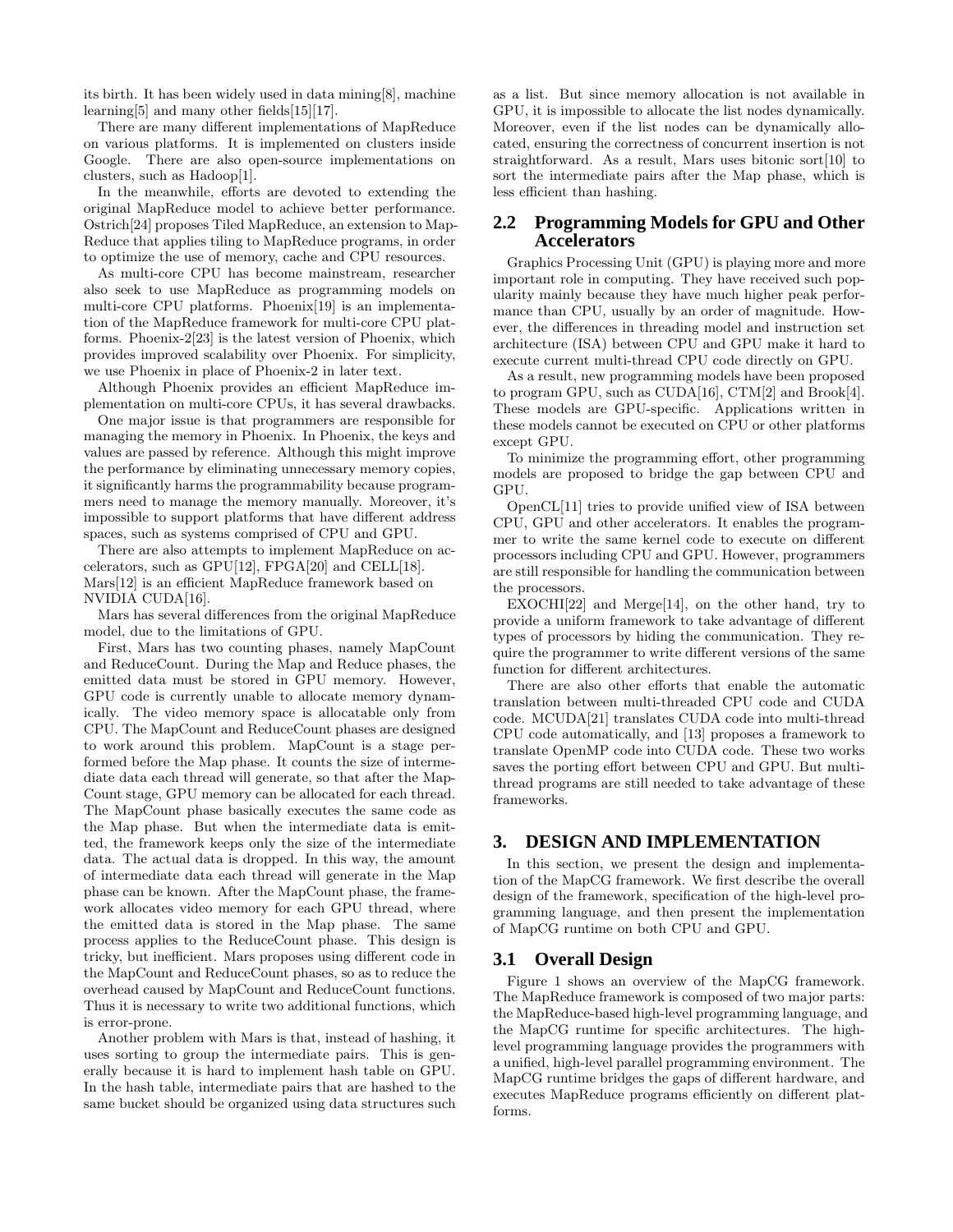

Figure 1: Overview of the MapCG framework.

Programmers developing applications deal with the MapCG programming API only. The programming API provides a MapReduce parallel model, and a unified view of instruction set architecture (ISA). Programmers write the Map and Reduce functions in C-like language, and express the parallelism of the application in MapReduce model. In our current implementation, we use the language specifications in CUDA[16], as the language for writing Map and Reduce functions. Code in Map and Reduce functions are restricted as in CUDA. However, to keep the code portable, we don't support the extensions in CUDA, such as  $\equiv$  global and \_device\_.

The framework generates the CPU and GPU versions of the Map and Reduce functions by source code translation, and then uses the MapCG runtime library to execute them on CPU and GPU respectively.

The MapCG runtime is responsible for executing MapReduce code efficiently on different architectures. It also fills the gaps between architecture capabilities. For example, it provides string library on GPU, which enables the programmer to call string library in the Map and Reduce functions.

#### **3.2 MapReduce Based API**

The API we provide for the MapReduce programming model is shown in Table 1.

In the execution of a MapReduce application, input data is split by the Splitter() function into pieces, and the pieces are passed to the Map function. The Map function process the data and emits intermediate pairs using MapCG\_emit\_intermediate(). The intermediate pairs are then grouped and passed to the Reduce function, which emits data using the MapCG emit() function. The data emitted by Reduce can then be obtained by invoking the  $MapCG\_get\_output()$  function.

Unlike Phoenix, we follow strict pass-by-value semantics for the MapCG\_emit\_intermdiate() and MapCG\_emit() functions. The key/value pairs are always copied by definition, although the implementation may optimize away some copying operations as long as it does not break this semantic. This pass-by-value strategy has several benefits.

First, it relieves the burden of memory management from programmers. If the pairs are passed by reference, the programmer should make sure that the memory content does not get destroyed before they are used. They should also remember to manually free the memory when the pairs are no longer needed.

Second, passing the pairs by value makes sure that the pairs emitted are accessible from both CPU and GPU, which

| Functions defined by programmer:                                 |  |  |  |  |
|------------------------------------------------------------------|--|--|--|--|
| void Splitter(void * in, unsigned in_size, unsigned in_idx, void |  |  |  |  |
| $*$ <i>&amp; out, unsigned &amp; out_size</i> )                  |  |  |  |  |
| splits a piece of the input data                                 |  |  |  |  |
| void Map(void $*$ in, unsigned in_size)                          |  |  |  |  |
| map function, process one piece of data                          |  |  |  |  |
| void Reduce(Key_t key, Val_list_t vlist)                         |  |  |  |  |
| reduce function, reduction on values associated with the same    |  |  |  |  |
| key                                                              |  |  |  |  |
| unsigned Hash(void $*$ key, unsigned keysize)                    |  |  |  |  |
| hash function                                                    |  |  |  |  |
| bool Key_Equal(void * key1, unsigned size1, void * key2, un-     |  |  |  |  |
| signed size2)                                                    |  |  |  |  |
| compares two keys, return true if they are equal                 |  |  |  |  |
| Functions defined by the framework:                              |  |  |  |  |
| void $MapCG\_init(const \ MapCG\_Spec_t \ & spec)$               |  |  |  |  |
|                                                                  |  |  |  |  |
| initialize the framework, specify input, number threads, etc.    |  |  |  |  |
| void $MapCG\_map\_reduce()$                                      |  |  |  |  |
| start the MapReduce process                                      |  |  |  |  |
| $MapCG\_output\_t$ $MapCG\_get\_output()$                        |  |  |  |  |
| get the output data                                              |  |  |  |  |
| void MapCG_emit_intermediate(void * key, unsigned keysize,       |  |  |  |  |
| $void * val, unsigned \text{ }valsize)$                          |  |  |  |  |
| emit an intermediate pair                                        |  |  |  |  |
| void MapCG_emit(void $\overline{*}$ val, unsigned valsize)       |  |  |  |  |

Table 1: MapReduce-based API provided by MapCG.

makes it possible to distribute tasks simultaneous on both CPU and GPU. Currently, we have implemented the MapCG framework so that we can use multiple CPUs and GPUs to execute the MapReduce tasks at the same time. However, due to separate memory address and the low bandwidth between CPU and GPU, using CPU and GPU at the same time does not offer much performance improvement, sometimes it even degrades performance. We will discuss this problem in more detail in section 5.

Passing pairs by value do have a drawback, though. It requires the copying of intermediate data, which may incur some overhead. But we consider this overhead justifiable. In most cases, the keys and values are just simple types such as integer. Copying the value of these types around is no more expensive than copying their pointers. Even if the keys and values are large in size, we copy them at most twice – first for inserting into the hash table, and then dump them to the output. The keys and values are stored in linked list when they are inserted into hash table, thus no data movement occurs when new keys and values are inserted.

Another difference between Phoenix and MapCG is that, MapCG never sorts the key/value pairs. For one thing, the ordering of the pairs may not be desired. For example, in the WordCount program, as described in section 4.1, we may want to sort the result by the frequencies each word appears, instead of by the word. For another, we can design the hash table so that the key/value pairs are ordered as we want. This technique can be used in applications such as MatrixMultiplication. Nevertheless, for other applications that do require the ordering of the results, we provide an optional post-processing sorting phase.

This design has two benefits. First, for complex keys, it is usually much easier to determine if they are equal than to determine their order. For example, we can assert that two strings are not equal if they don't have the same size, but we can only determine they order by comparing each character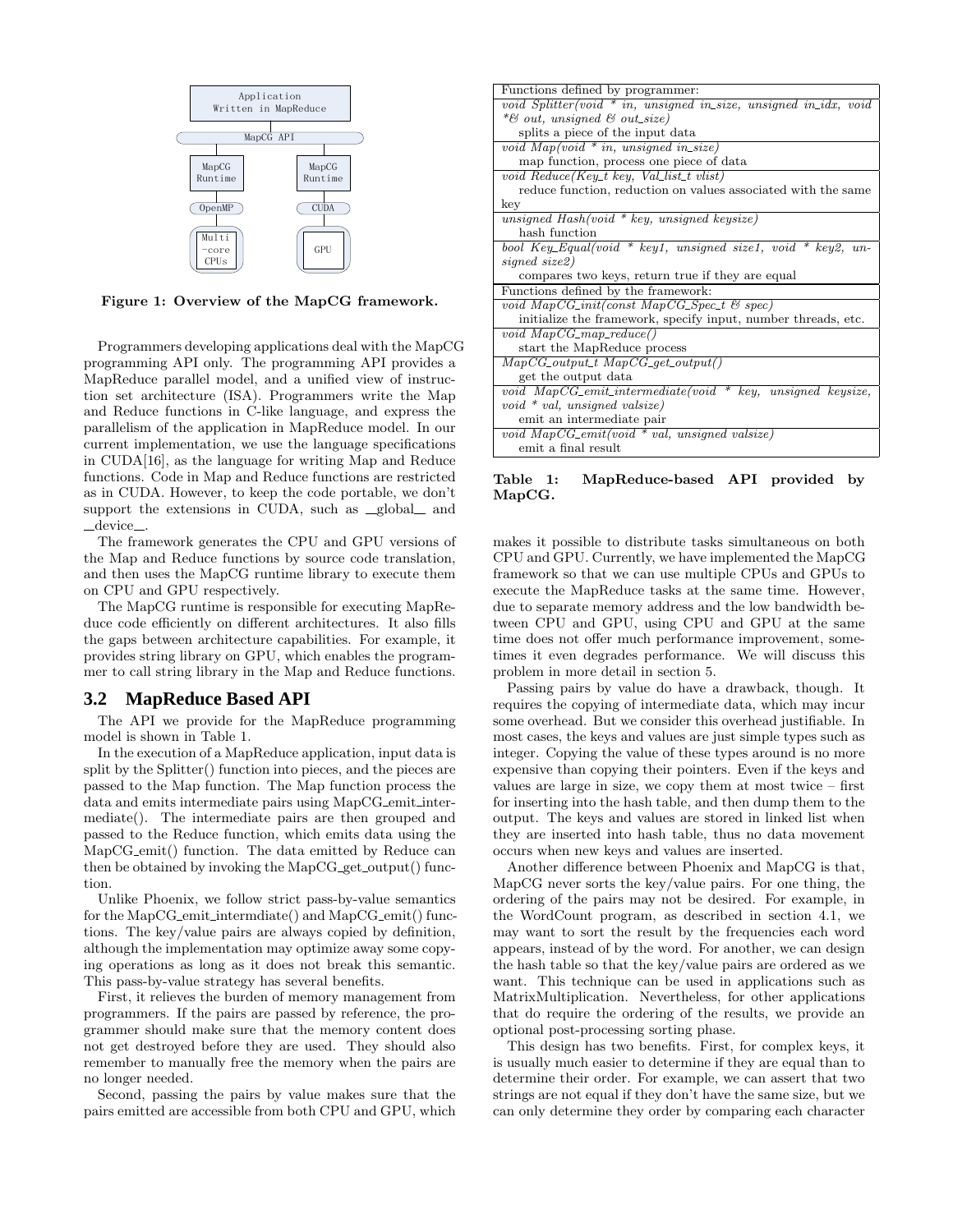

Figure 2: Demonstration of the specialized memory allocator on CPU.

in the strings. Moreover, if the results do need to be sorted, sorting them after the Reduce phase is preferable to sorting after the Map phase, because the amount of intermediate pairs are usually much larger than the pairs after reduction.

## **3.3 Lightweight Memory Allocator for MapReduce Framework**

One of the major bottlenecks of the Phoenix MapReduce framework is the allocation of memory, as observed by [23]. This bottleneck is caused by the massive requests for malloc() when the keys and values are generated. Our framework also has such problem when the keys and values are copied into the hash table.

One way to improve the performance of memory allocation is to replace the default memory allocator by some highperformance parallel allocators such as Hoard[3] and LFMalloc[7]. However, in the context of MapReduce framework, we can achieve even better performance by using lightweight specialized memory allocator.

In the MapReduce framework, memory blocks are allocated to store the data emitted in the Map and Reduce functions. These memory blocks are massive, small blocks. Their life cycle lasts from the creation to the end of the MapReduce execution. They can be safely freed as the end of the MapReduce execution. Hence we can design the memory allocator so that it is optimized for large amount of small block allocations, and allows free() only at some given points. Such design greatly simplifies the memory allocator.

#### *3.3.1 Memory Allocator on CPU*

Figure 2 demonstrates the structure of our memory allocator on CPU.

As designed in many multi-thread memory allocators, in our memory allocator, each thread holds a local"buffer block", a large block of memory allocated directly using the malloc() call. When a memory allocation request is issued, the requesting thread first tries to allocate the block from its own buffer block. If the current buffer block does not have enough free space to satisfy the request, then the thread malloc() a new buffer block directly from the system, and add it to the buffer block list. We double the size of the buffer block each time a new buffer block is allocated, so as to further reduce the number of request to malloc(). Because the memory allocated is freed together, we don't keep track of the individual allocated blocks. Instead, we record only the buffer blocks. At the end of the MapReduce execu-



Figure 3: Demonstration of the specialized memory allocator on GPU.

tion, we can simply free these buffer blocks, which is much faster than freeing the small blocks one by one.

In most of the cases, an allocation with our memory allocator involves only an addition to the "free space pointer" of the local buffer block. This provides extremely fast memory allocation, especially for the MapReduce applications, in which large amounts of small blocks are allocated.

#### *3.3.2 Memory Allocator on GPU*

Currently, dynamic memory allocation in GPU code is not supported by CUDA, which prevents the MapReduce framework from allocating the memory space for intermediate data dynamically. Mars uses two counting phases to work around this problem, as stated in section 2.1. We solve this problem by implementing a specialized memory allocator on GPU.

Figure 3 shows the design of the memory allocator for GPU. Similar to the memory allocator for CPU, threads in the GPU also hold local buffer blocks. However, there are also differences.

First, GPU threads cannot use malloc() to allocate buffer blocks, because there is no such functionality on GPU. In our design, we allocate a large block of video memory, called "global buffer", before the GPU threads are created. The global buffer serves as a global memory pool for all the GPU threads. The maximum size of the global buffer can be determined because memory usage pattern are fixed in MapReduce applications. When GPU threads need a new buffer block, it simply increases the "free space pointer" of the global buffer. The increase of the offset is implemented using the atomicAdd() operation provided by GPU, to ensure the correctness of concurrent operations.

Aside from the difference in fetching buffer blocks, the memory allocator on GPU has another major difference from that on CPU. In order to fully leverage the power of GPUs, GPU programs typically spawns tens of thousands of threads simultaneously. If each one of the threads allocates a buffer block of several kilo-bytes, the total amount would be hundreds of mega-bytes, which is a significant amount, considering that mainstream GPUs have only 1 4GB video memory. Also, if the GPU threads use only a fraction of the buffer block, there will be a lot of inner fragments, wasting a lot of space. In our design, we keep a buffer block for each warp. A warp in CUDA stands for a bunch of threads, usually 32, that are always scheduled together and execute the same in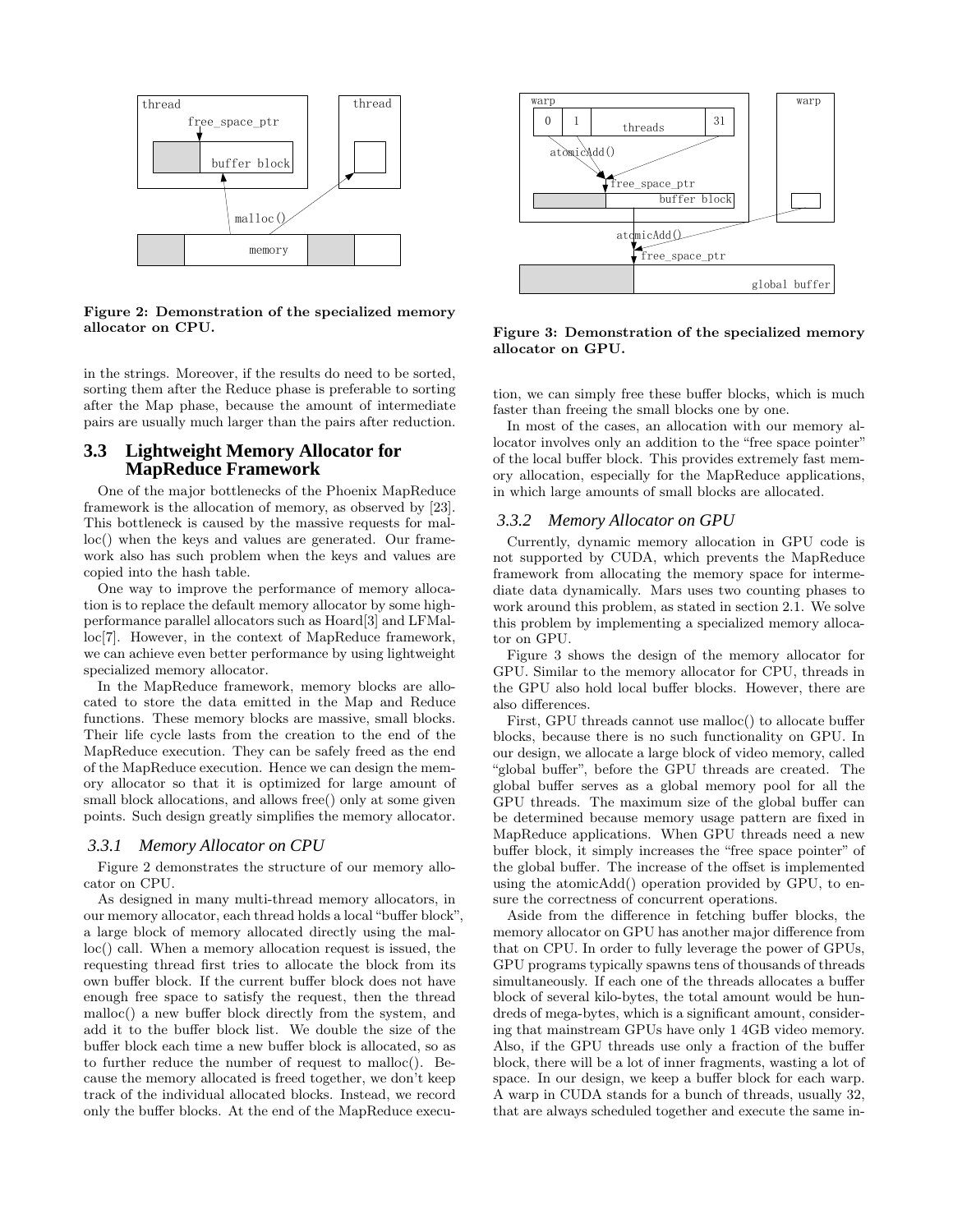struction at the same time. Because the 32 threads use the same buffer block, we use atomic operations to fetch a new block from the buffer block.

Keeping a buffer block for each warp has another potential benefit: it improves memory access bandwidth by causing more coalesced memory access. Memory accesses from the threads in the same half-warp (the first or second part of a warp) are coalesced into 64-byte, 128-byte and 256 byte memory transactions that cover the memory addresses. When the memory addresses accessed by the threads are close together, the access will result in fewer transactions, thus improving memory bandwidth efficiency. Our memory allocator tend to provide neighboring memory blocks to the threads in the same warp, giving more opportunity for memory coalescing.

To further reduce the cost of memory allocation, we make use of the shared memory provided in GPU. Shared memory is a fast on-chip storage shared in a thread block. Operations to the shared memory have much lower latency than those to the global memory. By keeping the information of buffer blocks in shared memory, we can greatly reduce the cost of memory allocation.

## **3.4 Hash Table on GPU**

To group the key/value pairs on GPU, we need to implement a hash table. However, implementing a hash table on GPU is not trivial. There are two major challenges. First, the data nodes must be dynamically allocated, which is impossible without a memory allocator. Second, the hash table should provide efficient concurrent insertion.

Fortunately, we already have a memory allocator, which solve the first problem. We implement a closed addressing hash table, in which data in the same hash bucket are kept in a list. The dynamic allocation of the list nodes are carried out using the memory allocator presented in section 3.3.2.

The efficiency and correctness of concurrent insertion is ensured by using a lock-free algorithm. The lock-free algorithm ensures that the insertion never gets blocked by any specific thread. Especially, it precludes the possibility of deadlocks among threads in the same warp.

Lock-free linked-list implementations are hard to get right. There are many articles discussing this[9]. However, we can simplify the list to allow only concurrent insertion. The deletion can be done automatically when the memory allocator is destroyed.

Figure 4 demonstrates the insertion operation.

The CASPTR (Compare And Swap PoinTeR) function takes three arguments, the address of the original pointer, the expected value of the pointer, and the new value of the pointer. If the value stored in the address equals to the expected value, then it replaces the content by the new value. The compare-and-swap operation is executed atomically. The CASPTR is implemented in atomicCAS() function provided by GPU.

In the above code, we should have freed the memory space allocated for SMA Free in line 14. But since the memory allocator does not support dynamic freeing of memory blocks, the SMA Free function is actually empty. This could result in memory leaks, but since memory is managed by our memory allocator, we can be sure that this piece of memory will be released at the end of the MapReduce execution. Similarly, all the allocated list nodes can be freed when the memory allocator is destroyed.

```
1 void InsertPair(list, key, value){
2 key_list_node_t * curr=list->head;
3 key_list_node_t * new_node=NULL;
4 if(curr = \overline{NULL})<br>5 new node=N
          new_node=NewKeyListNode(key);
6 if(CASPTR(&head,NULL,new_node)){<br>7 InsertValue(new node->value list, \
7 InsertValue(new_node->value_list, value);<br>8 return;
         return;
9<br>10 }
10<br>11
11 curr=head;<br>12 while(1){
12 while(1)\{<br>13 if Kev
13 if( KeyEqual(curr->key, key) ){<br>14 SMA Free(new node);
14 SMA_Free(new_node);<br>15 InsertValue(curr->value
15 InsertValue(curr->value_list, value);<br>16 return:
              return:
17<br>17
17 if( curr->next==NULL ){<br>19 if(new node==NULL)
19 if(new_node==NULL)<br>20 new node=newKey
20 new_node=newKeyListNode(key,keysize);<br>21 if(CASPTR(&(curr->next),NULL,new_node)){
21 if(CASPTR(&(curr->next),NULL,new_node)){<br>22 InsertValue(new node->value list, value);
22 InsertValue(new_node->value_list, value);<br>23 return;
             return;<br>}
24 }
25 }
26 curr=curr->next;
      \}28}
```
Figure 4: Code snippet of the lock-free algorithm in hash table implementation.

#### **4. EXPERIMENT RESULTS**

We evaluated MapCG framework on both CPU and GPU platforms. In this section, we first briefly introduce the experiment platform and the benchmarks we use. Then we show how effective MapCG performs by comparing it with previous implementations and hand-tuned code.

#### **4.1 Experiment Setup**

Our experiments are conducted on two different platforms:

- 1. A 24-core AMD machine, which is composed of 4 sixcore Opteron CPUs, equipped with 32GB main memory. Each CPU has 6 cores working at 2.4GHz, and 6MB shared L3 cache. Each core has 128KB L1 cache and 512KB L2 cache. The 64 bit Linux is used as the operating system.
- 2. A GTX280 GPU, which is equipped with 30 multiprocessors and 1GB of video memory. Each multiprocessor has 8 processors working at 1.3GHz. In other words, GTX280 has 240 streaming processors onboard. It is connected to a 2.4GHz quad-core Intel CPU through PCI-Express bus.

We choose eight applications from different fields to test the performance of our implementation. These applications cover the fields of enterprize computing (WordCount and StringMatch), web log analysis (PageViewCount) and web document searching and clustering (InvertedIndex and Kmeans), web document processing (SimilarityScore) and scientific computing (MatrixMultiplication and N-Body simulation). Table 2 shows the detailed information on these applications, including the dataset size used and number of lines of code used to implement them on MapCG, Phoenix and Mars.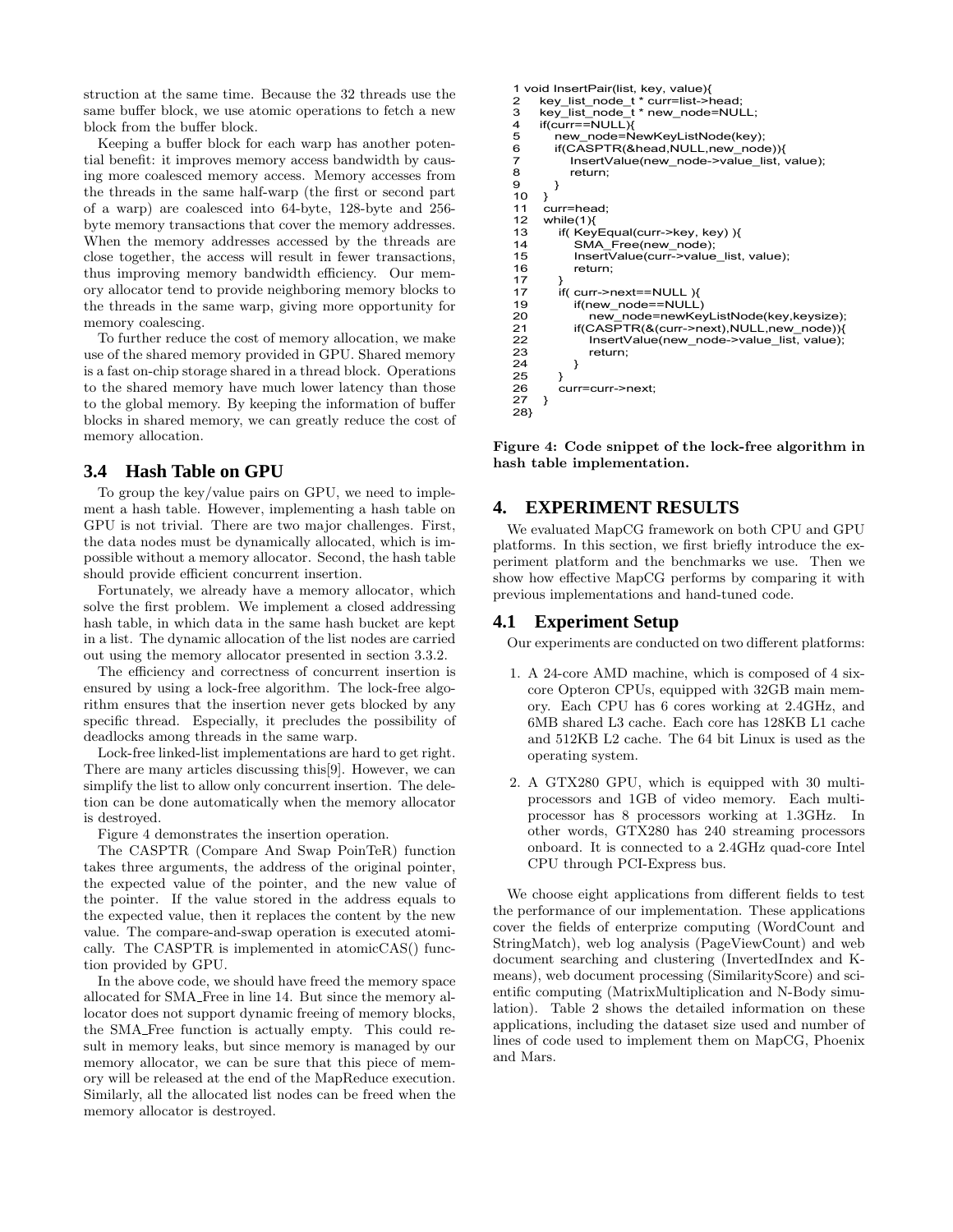| Application                                                        | Data Size                      |       | Code Size |      |
|--------------------------------------------------------------------|--------------------------------|-------|-----------|------|
|                                                                    |                                | MapCG | Phoenix   | Mars |
| StringMatch (SM)                                                   | S: 32MB, M: 128MB, L: 256MB    | 194   | 189       | 285  |
| Search file for given string                                       |                                |       |           |      |
| WordCount (WC)                                                     | S: 10MB, M: 50MB, L: 100MB     | 204   | 208       | 345  |
| Determine frequency of words in a file                             |                                |       |           |      |
| PageViewCount (PVC)                                                | S: 32MB, M: 64MB, L: 128MB     | 239   | 258       | 340  |
| Determine frequency of pages viewed in a web log                   |                                |       |           |      |
| InvertedIndex (II)                                                 | S: 32MB, M: 64MB, L: 128MB     | 259   | 271       | 527  |
| Build reversed index from HTML files                               |                                |       |           |      |
| SimilarityScore (SS)                                               | S: 1024, M: 2048, L: 4096      | 188   | 212       | 265  |
| Compute the cosine similarity between given dense vectors          |                                |       |           |      |
| MatrixMultiplication (MM)                                          | S: 512, M: 1024, L: 2048       | 198   | 192       | 254  |
| Dense integer matrix multiplication                                |                                |       |           |      |
| Kmeans (Kmeans)                                                    | S: 10K points, M: 50K, L: 100K | 299   | 274       | 421  |
| Iterative clustering algorithm to classify data points into groups |                                |       |           |      |
| N-body (Nbody)                                                     | S: 4096, M: 16384, L: 65536    | 283   | 265       | 324  |
| All-pair N-body simulation                                         |                                |       |           |      |

Table 2: Applications used in our experiments.



Figure 5: Speedup with MapCG for the large datasets as we scale the number of processors cores on the multi-core AMD machine.

# **4.2 Performance**

#### *4.2.1 Performance on Multi-core CPU Platform*

Figure 5 shows the speedup achieved as we scale the number of processor cores on the AMD machine. We can see that MapCG has achieved very good scalability. 7 out of 8 applications can achieve more than 16X speedup in a 24-core environment. Among them, super-linear speedup is achieved in 4 applications. A further study of L2 cache miss rate, as shown in Figure 6, indicates that the super-linear speedup is mainly due to the increased cache size as the number of processor core increases. Also note that in in Nbody, the L2 cache misses rate remains the same as the number of cores increase. This is because the working-set of the Nbody is approximately 4MB, which can never fit into L2 cache regardless of the number of cores used. However, the workingset can always fit in L3 cache. As a result, this application has a perfect linear scale curve.

Figure 7 shows the performance comparison between Map-CG and Phoenix-2. In this test, all 24 cores are enabled to deliver full throughput. And the speedup against Phoenix is shown for MapCG across different datasets. We can see that MapCG is constantly faster than Phoenix-2. On average, MapCG achieves 2-3x speedup over Phoenix-2. The performance gain of MapCG is mainly caused by different strategies in managing the key/value pairs. Phoenix-2 al-



Figure 6: Number of L2 cache misses per 1000 instructions with different number of processor cores.



Figure 7: Speedup of MapCG over Phoenix-2 on the AMD machine, using Small, Medium and Large datasets.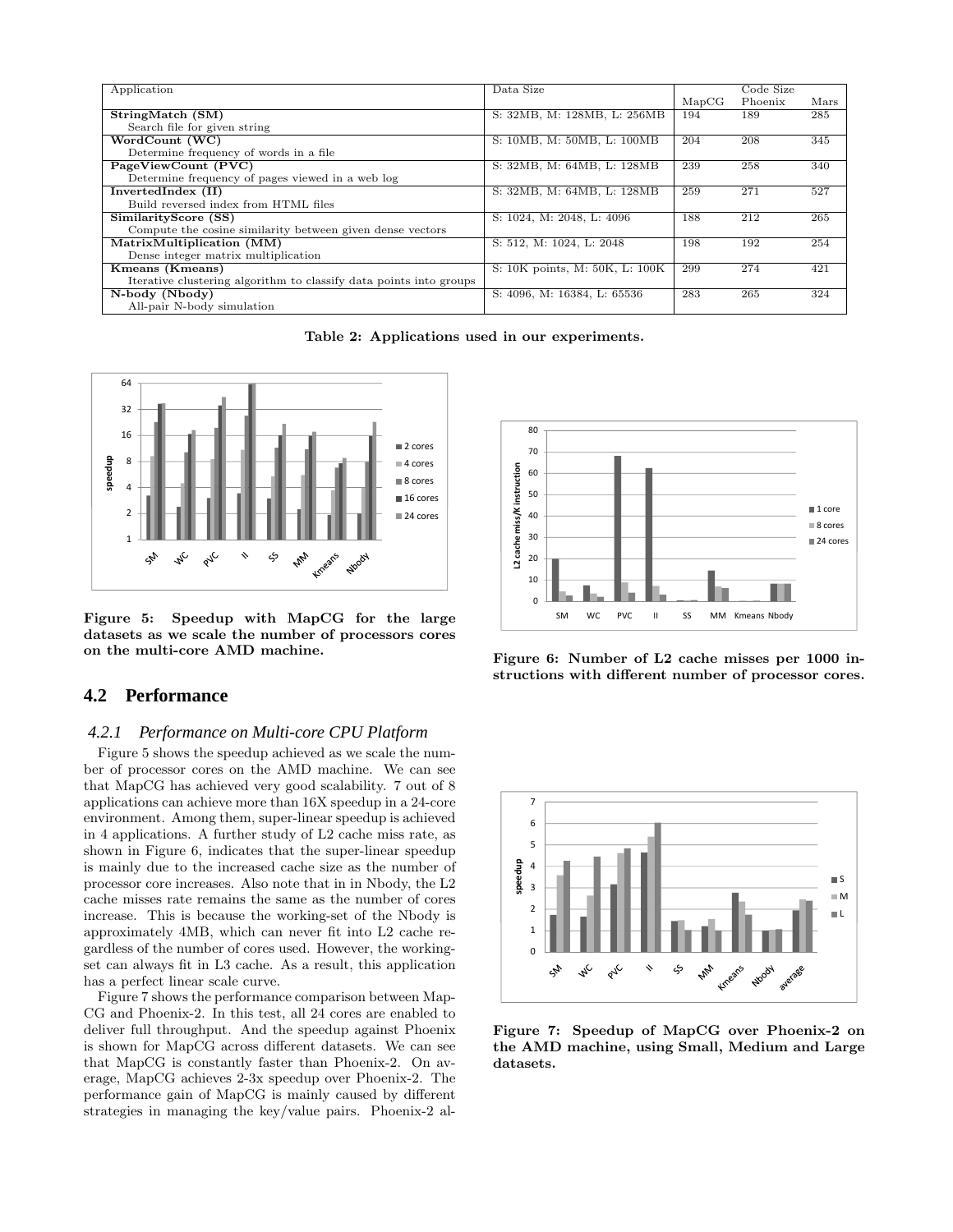

Figure 8: Speedup of pthread version and MapCG version of the benchmarks on 24-core AMD machine.

ways sorts the key/value pairs, while MapCG never sorts them. Another contributor is the use of customized memory allocator, which greatly reduces the number of system calls when many key/value pairs are emitted. Hence the speedup varies with different application and input size.

For StringMatch, WordCount, PageViewCount, and InvertedIndex, MapCG can achieve high speedup over Phoenix-2. This is because these five applications emit large amounts of key/value pairs. Phoenix spends much time on sorting them.

The other four applications are compute-intensive. They spend most of the execution time in arithmetic operations. The amount of key/value pairs is small, considering the computation complexity of the programs. As a result, MapCG show almost identical performance on these applications, compared with Phoenix.

For the first four applications, we observe higher speedup with larger input datasets. As the characteristics of the applications are similar with different input sizes, we will use only the largest dataset to analysis the performance of MapCG.

To analyze the efficiency of the MapCG model against hand-coded multi-thread programs, we also implement the p-thread version of the eight applications. The p-thread code of WordCount, StringMatch, InvertedIndex, Matrix-Multiplication and Kmeans come from the Phoenix. We wrote the other three applications. For all of the p-thread code, we tune them to be as fast as possible. Figure 8 shows the speedup of the p-thread version and the MapCG version over sequential code. We can see that the MapCG code shows some slowdown compared with p-thread. But the difference is tolerable. This difference is mainly caused by the additional copying of the key/value pairs. While MapCG always copies the key-value pairs into hash table and then extracts them out, the p-thread version can directly assign them to pre-allocated memory space.

#### *4.2.2 Performance on GPU*

In this section, we present the performance of MapCG on GPU. We compare the performance with Mars, a previous implementation of MapReduce on GPU.

Figure 9 demonstrates the speedup of MapCG against Mars. As shown in the figure, MapCG is constantly better than Mars. On average, it achieves 2.4x speedup over Mars on large datasets, and 1.6x speedup on small datasets.



Figure 9: Speedup of MapCG over Mars on GTX280 GPU, using Small, Medium, and Large datasets.



Figure 10: Time breakup of the three phases in Mars sort, Mars hash and MapCG. Results collected using the Large datasets.

The speedup mainly comes from two optimizations: replacing sorting by using hash functions and removing counting phases.

Mars uses sorting to group the intermediate key/value pairs after Map phase. On the contrary, we use hashing to group the pairs, which is more efficient. To demonstrate the benefit of replacing sorting with hashing, we modify the Mars framework, so that the Group phase of Mars uses hashing. We name this version of Mars as Mars hash, and the original Mars as Mars sort. Figure 10 presents the time break down of different phases in Mars\_sort, Mars\_hash and MapCG when running with large datasets.

As we can see, the group phase is very important for performance. For WordCount, PageViewCount and InvertedIndex, the most important part of the program is to identify the right entry corresponding to a key. In Mars, the Group phase is responsible for searching for the right entry for the keys. Thus, in these three applications, the Group phase takes up most of the time. For SimilarityScore and Matrix-Multiplication, most of the time should have been spent on arithmetic operations, (i.e. the Map phase), but we can see that the Group phase also takes significant time. This is one of the drawbacks of the MapReduce programming model. Though using hashing to group the intermediate data re-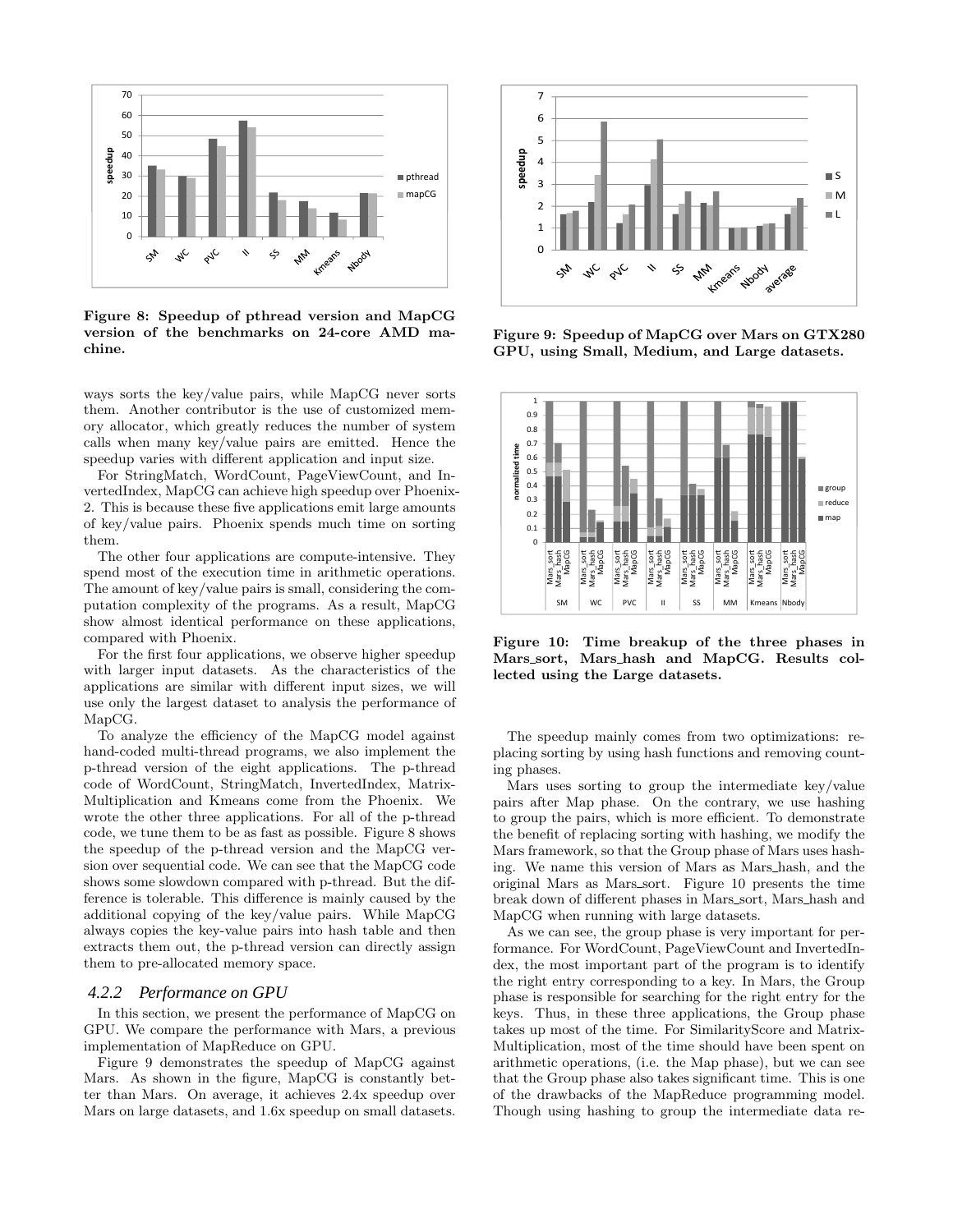

Figure 11: Normalized execution time of MapCG over CUDA on four applications.

duces most of the grouping time, it still takes considerable amount of time.

We can see that Mars\_hash spends much less time in the Group phase than Mars\_sort. MapCG don't need the Group phase at all. The pairs are grouped when they are inserted into the hash table in the MapCG\_emit\_intermediate() function called by Map function.

In addition to using hashing instead of sorting, the MapCG framework gains advantage over Mars by using the memory allocator. The memory allocator makes the counting phases unnecessary. Moreover, the memory allocator also improves memory access pattern by increasing coalesced access. The memory allocator tends to allocate memory blocks close to each other for threads in the same warp. So there is more opportunity for coalescing the memory access when these memory blocks are accessed, improving memory bandwidth efficiency. These two optimizations are supposed to reduce the time in Map phase. However, the key/value pairs are grouped together when they are emitted in MapCG. This increases the time in the Map phase. Overall, MapCG has longer Map phase in WordCount, PageViewCount and InvertedIndex, compared with Mars.

MapCG also has longer Reduce in StringMatch, SimilarityScore and MatrixMultiplication, because it has to copy the emitted results from the hash table into an array.

Figure 11 shows the normalized execution time of MapCG over CUDA on four of the applications. The other four applications, StringMatch, WordCount, PageViewCount and InvertedIndex are extremely awkward to write in CUDA. Programmer would be required to write the hash table from scratch. As a result, we show only the performance on SimilarityScore, MatrixMultiplication, Nbody and Kmeans. The CUDA code has been tuned to be as fast as possible. However, we do not make use of shared memory in the CUDA code. Our implementation of MapCG is not capable of using shared memory now. Future work may improve this by employing compiler optimization.

We can see in the figure that the MapCG version of these four applications achieves performance close to hand-coded CUDA code, though there are still inherent overheads introduced by the MapReduce framework.

# **5. LIMITATIONS, DISCUSSIONS AND FUTURE WORK**

#### **5.1 Employing the memory hierarchy in GPUs with MapCG**

MapCG uses a subset of C language to describe the single thread behavior of Map or Reduce. While this approach favors portability between CPUs and GPUs, it loses a few low level hardware features which are useful for performance optimization. Especially,our current MapCG implementation can not take advantage of the shared memory and constant memory in GPUs[16]. This problem can be addressed partially with the compiler support which recognize shared global variables or read only variables and promote them to corresponding memory hierarchies automatically which is our future work.

## **5.2 Running MapCG applications on both CPUs and GPUs at the same time**

We provide three runtime modes in MapCG implementation: CPU+GPU co-processing, CPU-only and GPU-only computation. The CPU+GPU co-processing mode enables user to run one MapCG application on both CPU cores and GPUs at the same time. However, we observe that it does not yield significant better performance in this mode. For the 8 benchmarks we tested, the speedup of using CPU+GPU over the faster of CPU-only and GPU-only is always below 1.1. 2 of them even slows down when executed in CPU+GPU mode.

The results can be explained in two aspects: Firstly, CPUs and GPUs are good at different applications with big margin. For example, on the GPU machine, GPU is 86 times faster than CPU in MatrixMultiplication. In such cases, tt does not make much benefit to let the slower architecture join the computation. Secondly, using CPU-GPU coprocessing introduces overhead. One of the major overhead comes from serialization and de-serialization, which are required to transfer non-array data between CPUs and GPUs.

#### **5.3 CUDA 3.0 and MapCG**

Future improvement in GPU architecture will have various impact on the MapCG framework. For example, the CUDA 3.0 is claimed to provide dynamic memory allocators, C++ support, cache and unified memory space between CPUs and GPUs.

The general trend of CUDA 3.0 is to make GPUs more similar to CPUs on the programming interface, which is aligned with philosophy of MapCG. The full-featured memory allocator and C++ support in CUDA 3.0 will enable MapCG to use larger subset of C and  $C++$  to specify single thread behavior. C++ support also allows MapCG to use function overloading to provide more elegant programming interface. Unified memory address of CPUs and GPUs can be used to reduce the overhead of transferring data between them. Introduction of the L1 and L2 cache can also improve the performance of MapCG programs without the need to employ memory hierarchy specific optimizations.

#### **6. CONCLUSION**

In this paper, we present the MapCG, a high level framework that offers source code portability between CPU and GPU. We propose a few techniques to fill the gap between